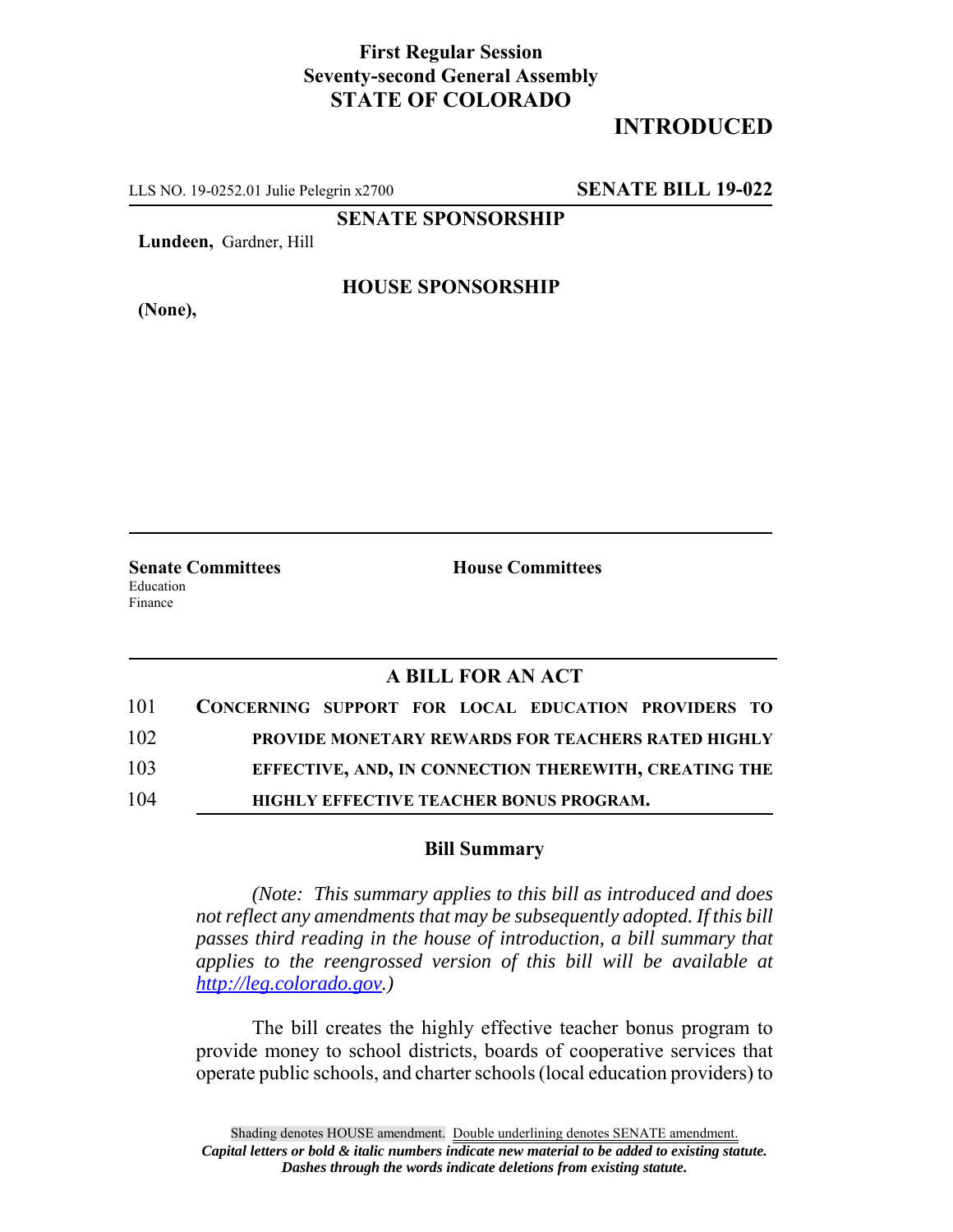pay bonuses to teachers who are rated as highly effective and to provide monetary incentives to recruit highly effective teachers. The department of education (department) will distribute the money to each local education provider based on a formula that takes into account the number of teachers employed by the local education provider. Each local education provider must submit a report concerning its use of the money to the department, and the department must provide a summary of the reports to the state board of education and the education committees of the general assembly.

| $\mathbf{1}$   | Be it enacted by the General Assembly of the State of Colorado:     |
|----------------|---------------------------------------------------------------------|
| $\overline{2}$ | <b>SECTION 1.</b> In Colorado Revised Statutes, add article 63.5 to |
| 3              | title 22 as follows:                                                |
| $\overline{4}$ | <b>ARTICLE 63.5</b>                                                 |
| 5              | <b>Highly Effective Teacher Monetary Incentives</b>                 |
| 6              | 22-63.5-101. Definitions. AS USED IN THIS ARTICLE 63.5, UNLESS      |
| 7              | THE CONTEXT OTHERWISE REQUIRES:                                     |
| 8              | (1) "BONUS" MEANS A ONE-TIME, NON-BASE-BUILDING PAYMENT             |
| 9              | THAT IS IN ADDITION TO A TEACHER'S REGULAR SALARY AND THAT IS       |
| 10             | AWARDED BASED ON OUTSTANDING SERVICE AS INDICATED BY A TEACHER      |
| 11             | RECEIVING A PERFORMANCE RATING OF HIGHLY EFFECTIVE.                 |
| 12             | "DEPARTMENT" MEANS THE DEPARTMENT OF EDUCATION<br>(2)               |
| 13             | CREATED AND EXISTING PURSUANT TO SECTION 24-1-115.                  |
| 14             | (3) "DISTRICT CHARTER SCHOOL" MEANS A CHARTER SCHOOL                |
| 15             | AUTHORIZED BY A SCHOOL DISTRICT PURSUANT TO PART 1 OF ARTICLE 30.5  |
| 16             | OF THIS TITLE 22.                                                   |
| 17             | "HIGHLY EFFECTIVE TEACHER" MEANS A TEACHER WHO<br>(4)               |
| 18             | RECEIVED A RATING FOR THE MOST RECENTLY COMPLETED SCHOOL YEAR       |
| 19             | OF HIGHLY EFFECTIVE, AS DESCRIBED IN RULES ADOPTED BY THE STATE     |
| 20             | BOARD PURSUANT TO SECTION 22-9-104, PURSUANT TO THE PERSONNEL       |
|                |                                                                     |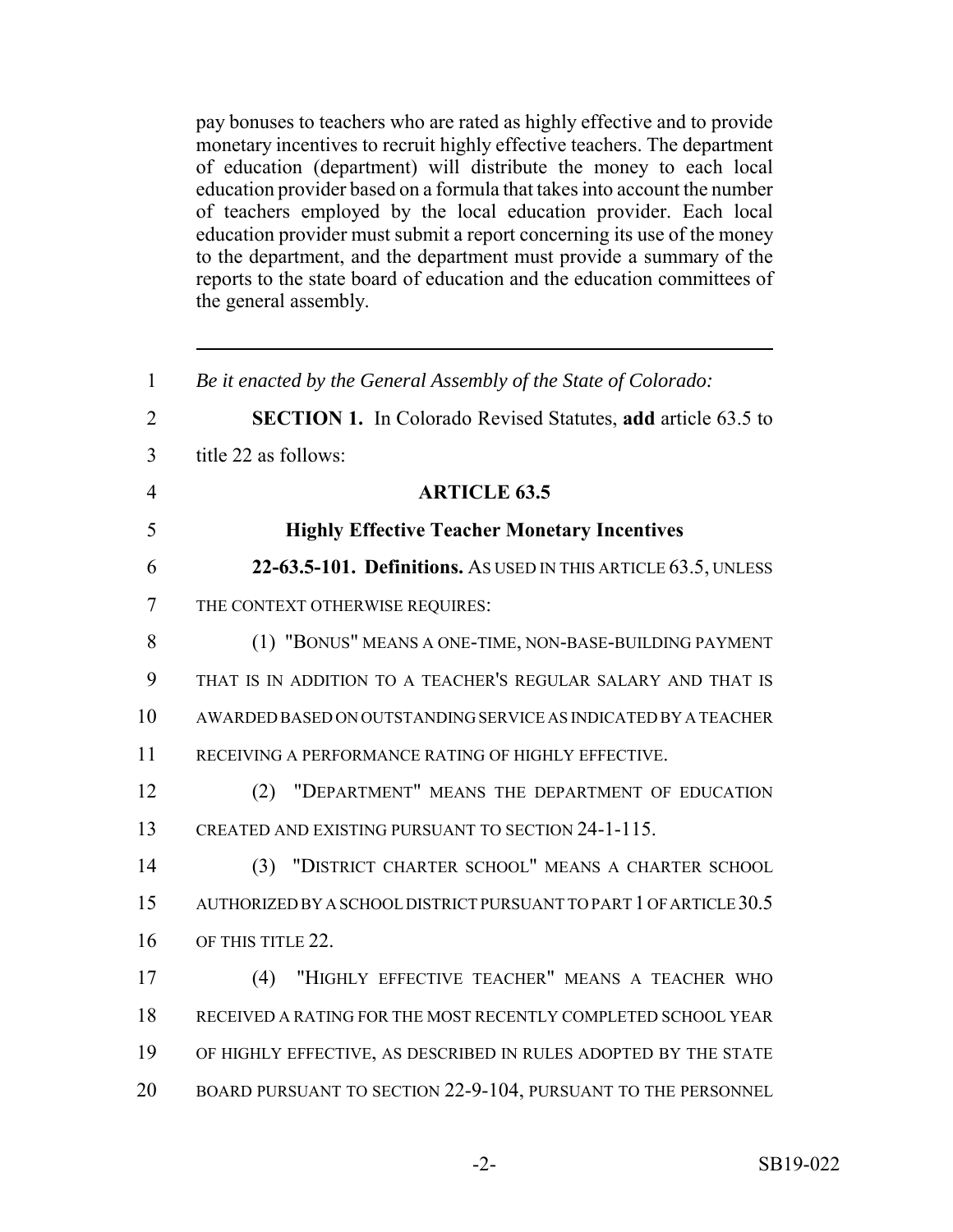PERFORMANCE EVALUATION SYSTEM IMPLEMENTED BY THE TEACHER'S 2 EMPLOYER AS REQUIRED IN SECTION 22-9-106.

 (5) "INSTITUTE CHARTER SCHOOL" MEANS A CHARTER SCHOOL AUTHORIZED BY THE STATE CHARTER SCHOOL INSTITUTE PURSUANT TO 5 PART 5 OF ARTICLE 30.5 OF THIS TITLE 22.

 (6) "LOCAL EDUCATION PROVIDER" MEANS A SCHOOL DISTRICT, A BOARD OF COOPERATIVE SERVICES THAT OPERATES A PUBLIC SCHOOL, A DISTRICT CHARTER SCHOOL, OR AN INSTITUTE CHARTER SCHOOL.

 (7) "STATE CHARTER SCHOOL INSTITUTE" MEANS THE STATE CHARTER SCHOOL INSTITUTE ESTABLISHED IN SECTION 22-30.5-503.

 **22-63.5-102. Highly effective teacher bonus program - created - distribution.** (1) THERE IS CREATED IN THE DEPARTMENT OF EDUCATION THE HIGHLY EFFECTIVE TEACHER BONUS PROGRAM TO ENABLE LOCAL EDUCATION PROVIDERS TO AWARD BONUSES TO HIGHLY EFFECTIVE TEACHERS AND TO OFFER MONETARY INCENTIVES TO RECRUIT HIGHLY EFFECTIVE TEACHERS FOR EMPLOYMENT BY THE LOCAL EDUCATION PROVIDER.

 (2) SUBJECT TO ANNUAL APPROPRIATIONS, THE DEPARTMENT SHALL ANNUALLY DISTRIBUTE TO EACH LOCAL EDUCATION PROVIDER AN AMOUNT EQUAL TO TWENTY THOUSAND DOLLARS PLUS EIGHT HUNDRED FIFTY DOLLARS MULTIPLIED BY THE NUMBER OF CLASSROOM TEACHERS OF RECORD EMPLOYED BY THE LOCAL EDUCATION PROVIDER IN THE PRECEDING SCHOOL YEAR. THE DEPARTMENT SHALL DISTRIBUTE THE MONEY NO LATER THAN NOVEMBER 1, 2019, AND NO LATER THAN NOVEMBER 1 EACH YEAR THEREAFTER, IN A LUMP SUM TO EACH LOCAL 26 EDUCATION PROVIDER. THE DEPARTMENT SHALL DISTRIBUTE THE MONEY FOR A DISTRICT CHARTER SCHOOL TO THE SCHOOL'S AUTHORIZING SCHOOL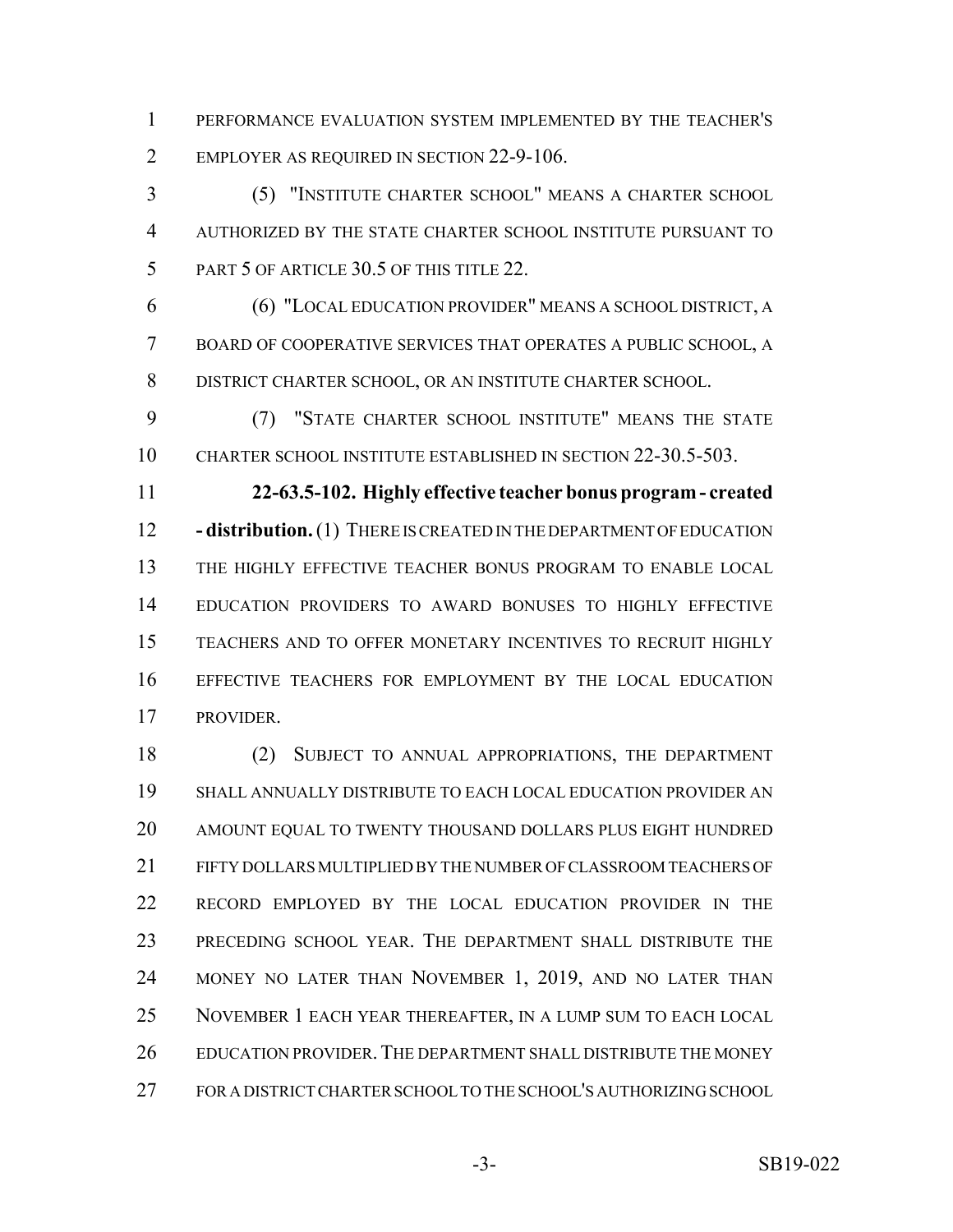DISTRICT. AS SOON AS PRACTICABLE FOLLOWING RECEIPT OF THE DISTRIBUTION, THE SCHOOL DISTRICT SHALL TRANSMIT IN A LUMP SUM TO THE DISTRICT CHARTER SCHOOL ONE HUNDRED PERCENT OF THE AMOUNT RECEIVED FOR THE DISTRICT CHARTER SCHOOL. THE DEPARTMENT SHALL DISTRIBUTE THE MONEY FOR AN INSTITUTE CHARTER SCHOOL TO THE STATE CHARTER SCHOOL INSTITUTE. AS SOON AS PRACTICABLE FOLLOWING RECEIPT OF THE DISTRIBUTION, THE INSTITUTE SHALL TRANSMIT IN A LUMP SUM TO THE INSTITUTE CHARTER SCHOOL ONE HUNDRED PERCENT OF THE AMOUNT RECEIVED FOR THE INSTITUTE CHARTER SCHOOL.

 (3) A LOCAL EDUCATION PROVIDER SHALL NOT USE MONEY RECEIVED PURSUANT TO THIS SECTION FOR ANY PURPOSE OTHER THAN TO PAY BONUSES TO HIGHLY EFFECTIVE TEACHERS AND TO PROVIDE MONETARY INCENTIVES TO RECRUIT HIGHLY EFFECTIVE TEACHERS FOR EMPLOYMENT.

 (4) BY SEPTEMBER 15, 2019, AND BY SEPTEMBER 15 EACH YEAR THEREAFTER, EACH LOCAL EDUCATION PROVIDER SHALL SUBMIT TO THE DEPARTMENT THE NUMBER OF HIGHLY EFFECTIVE TEACHERS EMPLOYED BY THE LOCAL EDUCATION PROVIDER AND THE TOTAL NUMBER OF TEACHERS EMPLOYED BY THE LOCAL EDUCATION PROVIDER IN THE PRECEDING SCHOOL YEAR. A DISTRICT CHARTER SCHOOL SHALL SUBMIT THE INFORMATION THROUGH ITS AUTHORIZING SCHOOL DISTRICT, AND AN INSTITUTE CHARTER SCHOOL SHALL SUBMIT THE INFORMATION THROUGH 24 THE STATE CHARTER SCHOOL INSTITUTE.

 (5) THE GENERAL ASSEMBLY SHALL ANNUALLY APPROPRIATE MONEY TO THE DEPARTMENT IN THE AMOUNT DESCRIBED IN SUBSECTION (2) OF THIS SECTION FOR DISTRIBUTION TO LOCAL EDUCATION PROVIDERS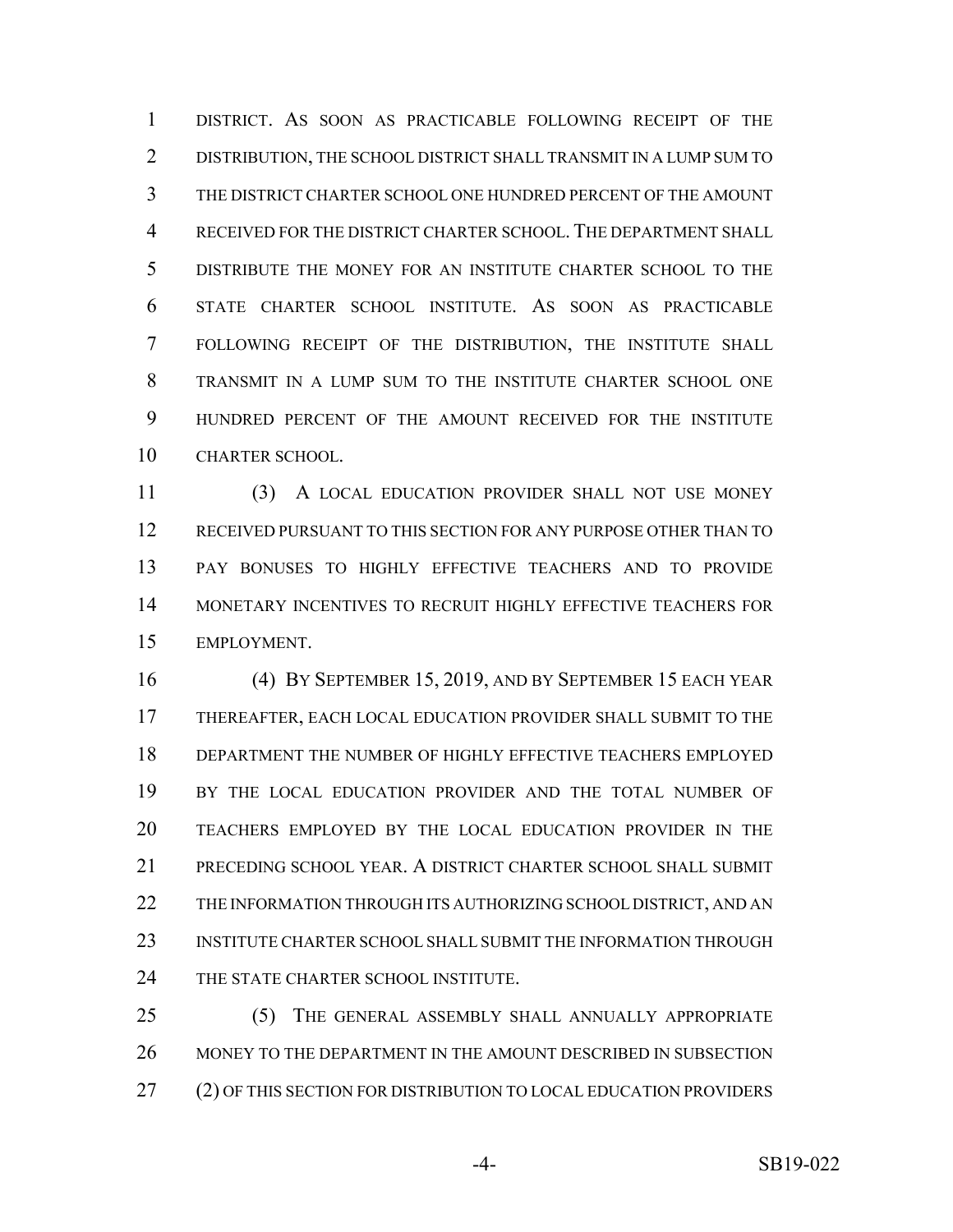PURSUANT TO THIS SECTION. IN A SCHOOL YEAR IN WHICH THE GENERAL ASSEMBLY DOES NOT APPROPRIATE AN AMOUNT SUFFICIENT TO DISTRIBUTE ONE HUNDRED PERCENT OF THE AMOUNT DESCRIBED IN SUBSECTION (2) OF THIS SECTION, THE DEPARTMENT SHALL REDUCE THE DISTRIBUTION AMOUNT FOR EACH LOCAL EDUCATION PROVIDER IN PROPORTION TO THE AMOUNT OF THE INSUFFICIENCY.

 **22-63.5-103. Highly effective teacher bonus program - report.** (1) BY JUNE 30, 2020, AND BY JUNE 30 EACH YEAR THEREAFTER, EACH LOCAL EDUCATION PROVIDER SHALL SUBMIT TO THE DEPARTMENT A REPORT DESCRIBING HOW IT USED THE MONEY DISTRIBUTED PURSUANT TO THIS SECTION. AT A MINIMUM, THE REPORT MUST SPECIFY:

 (a) THE NUMBER OF HIGHLY EFFECTIVE TEACHERS EMPLOYED BY THE LOCAL EDUCATION PROVIDER DURING THE APPLICABLE SCHOOL YEAR; (b) THE AMOUNT OF THE BONUS DISTRIBUTED TO EACH HIGHLY EFFECTIVE TEACHER FOR THE APPLICABLE SCHOOL YEAR;

**(c)** THE NUMBER OF HIGHLY EFFECTIVE TEACHERS HIRED BY THE LOCAL EDUCATION PROVIDER DURING THE APPLICABLE SCHOOL YEAR, IF ANY;

19 (d) THE AMOUNT SPENT BY THE LOCAL EDUCATION PROVIDER AS FINANCIAL INCENTIVES FOR NEWLY HIRED HIGHLY EFFECTIVE TEACHERS, 21 IF ANY; AND

 (e) ANY PORTION OF THE DISTRIBUTION FOR THE APPLICABLE 23 SCHOOL YEAR THAT WAS NOT SPENT.

 (2) NOTWITHSTANDING THE PROVISIONS OF SECTION 24-1-136 25 (11), ON OR BEFORE JANUARY 15, 2021, AND ON OR BEFORE JANUARY 15 EACH YEAR THEREAFTER, THE DEPARTMENT SHALL SUBMIT A SUMMARY OF THE REPORTS RECEIVED PURSUANT TO SUBSECTION (1) OF THIS SECTION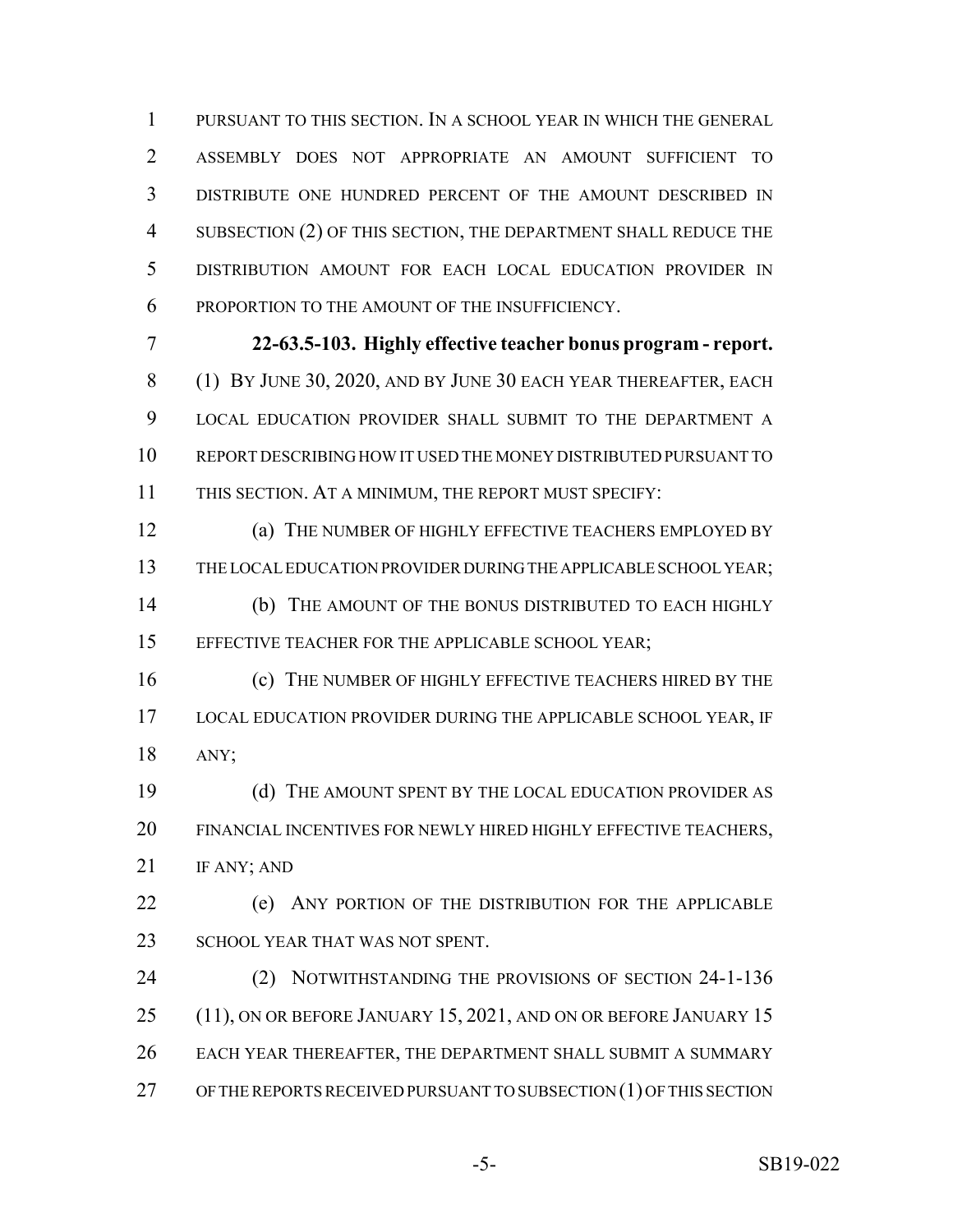FOR THE IMMEDIATELY PRECEDING SCHOOL YEAR TO THE STATE BOARD OF EDUCATION AND THE EDUCATION COMMITTEES OF THE SENATE AND THE HOUSE OF REPRESENTATIVES, OR ANY SUCCESSOR COMMITTEES.

 **SECTION 2.** In Colorado Revised Statutes, 24-51-101, **amend** 5  $(42)(a)(II)$  and  $(42)(b)(II)$  as follows:

 **24-51-101. Definitions.** As used in this article 51, unless the context otherwise requires and except as otherwise defined in part 17 of this article 51:

 (42) (a) (II) For members who were members, inactive members, or retirees of the association on June 30, 2019, "salary" does not include: Commissions; compensation for unused sick, annual, vacation, 12 administrative, or other accumulated paid leave contributed to a health savings account as defined in 26 U.S.C. sec. 223, as amended, or a retirement health savings program; housing allowances; uniform allowances; automobile usage; insurance premiums; dependent care assistance; reimbursement for expenses incurred; tuition or any other fringe benefits, regardless of federal taxation; A HIGHLY EFFECTIVE TEACHER SALARY BONUS RECEIVED PURSUANT TO SECTION 22-63.5-102; bonuses for services not actually rendered, including, but not limited to, early retirement inducements, Christmas bonuses, cash awards, honorariums and severance pay, damages, except for retroactive salary payments paid pursuant to court orders or arbitration awards or litigation and grievance settlements, or payments beyond the date of a member's death.

 (b) (II) For members who were not members, inactive members, or retirees of the association on June 30, 2019,"salary" does not include: Commissions; compensation for unused sick, annual, vacation,